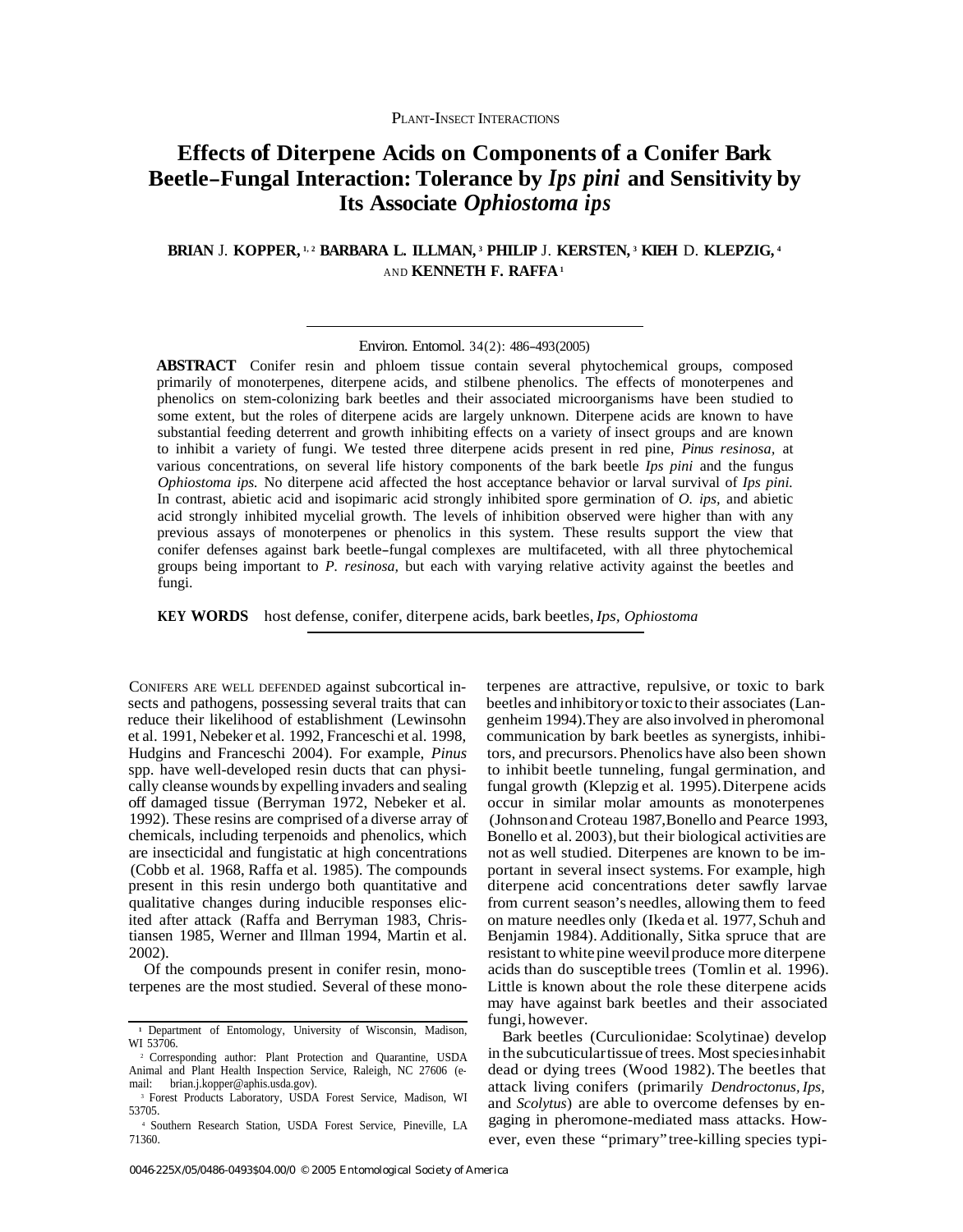cally avoid well-defended trees, based largely on avoidance of certain token stimuli (Wallin and Raffa 2004).

Bark beetles are closely associated with a group of ascomycete fungi known as ophiostomatoid or "stain" fungi (*Ophiostoma* and *Ceratocystis* spp. and their anamorphs *Graphium* and *Leptographium*). These fungi can be transported phoretically on the beetle's exoskeleton (Whitney and Farris 1970, Harrington 1993, Paine and Hanlon 1994) or internally (Furniss et al. 1995).Their relationships with their bark beetle vectors are complex and only partially understood (Klepzig 1998).Some fungal associatesexert markedly negative effects on beetles, at least during their development phase (Barras 1970, Six and Paine 1998, Kopper et al. 2004). Some can facilitate beetle nutritional physiology (Ayres et al. 2000). Some species, such as *Ceratocystis polonica* (Siemaszko) Moreau,can kill trees, even without its beetle vector *Ips typographus* L., and therefore facilitate host colonization (Horntvedt et al. 1983, Christiansen 1985, Krokene and Solheim 1998). However, this high level of virulence seems to be an exception, because most ophiostomatoid fungi are confined within defensive lesions when inoculated into healthy trees (Shrimpton 1973, Raffa and Berryman 1983, Paine and Stephen 1987, Cook and Hain 1988,Klepzig et al. 1991,Lieutier et al. 1993, Raffa and Smalley 1995). The inability to kill trees does not preclude the possibility that some ophiostomatoid fungi function as co-factors, i.e., organisms that alter or disrupt host plant defenses in manners that render the host suitable for beetle establishment (Hemingway et al. 1977, Raffa and Berryman 1983, Leufvén 1991, Paine et al. 1997). Regarding diterpene acids, *Ophiostoma piliferum* is known to be able to degrade diterpene acids and is even efficient enough to be employed as a biopulping agent (Blanchette et al. 1992). However, it is not known whether this trait is common to all stain fungi or if degradation of diterpene acids influences bark beetle performance.

The pine engraver [ *Ips pini* (Say)] is an important pest of red pine, *Pinus resinosa* (Aitman), in the Lake States region (Klepzig et al. 1991).This beetle attacks trees under physiological stress. Males initiate colonization and attract conspecifics through the production of aggregation pheromones. During colonization, *I. pini* inoculates the tree with several species of fungi, of which *Ophiostoma ips* (Rumbold) Nannfeldt is predominant in Wisconsin (Klepzig et al. 1991).

The objectives of this study were to determine the effects of diterpene acids present in conifers on (1) *I. pini* adult host acceptance behavior, (2) *I. pini* larval survival, (3) *O. ips* germination, and (4) *O. ips* mycelial growth. We chose abietic, dehydroabietic, and isopimaric acids because they are present in conifers and are known to exhibit biological activity against insects and fungi. The compounds we selected also represent the two major subclassesof diterpene acids: abietic and dehydroabietic acid in the abietic subclass and isopimaric acid in the pimaric acid subclass. The concentrations of acids used in this study represent a

range because there is little information on diterpene acid content on a per gram of plant tissue basis.

### Materials and Methods

**Beetle Bioassays.** Test beetles were collected from a colony maintained on fresh *P. resinosa* logs on the University of Wisconsin-Madison campus. Detailed rearing procedures are discussed in Wallin and Raffa (2000).Wild beetles are introduced into this colony several times per year. Voucher specimens were deposited in the University of Wisconsin Insect Research Collection.

The beetle entry bioassay was modified after those designed by Klepzig et al. (1996) and Wallin and Raffa (2000). The assay unit consisted of an 11 by 35-mm plastic petri dish into which we added a mixture of *P. resinosa* phloem, agar, and water. Phloem was freezedried, ground through a Wiley mill (0.5-mm screen), and autoclaved before use. Treating phloem in this manner removes volatile monoterpenes below levels detectable by gas liquid chromatography (Wallin and Raffa 2000). Bacto-agar (2 g; Difco, Detroit, MI) was dissolved in boiling double distilled water (60 ml), and phloem (4 g) was added to this mixture. Abietic, dehydroabietic,and isopimaric acids (Orchid-HelixBiotech, Vancouver, British Columbia, Canada) were dissolved in acetone (3ml) and added to the molten agar mixture to yield the appropriate percentage by mass (milligrams diterpene acid per milligrams of media times 100).Controlsconsistedof acetone alone and no solvent. Medium was poured into petri dishes to a thickness of 4 mm, allowed to set with lids for 24 h at 24°C, and dried for 4 h without lids in a laminar flow hood at 24°C. Each amended agar disk was removed from the base of the petri dish and placed in the inverted lid, so that there was a 2-mm gap surrounding the medium. One male *Ips* was placed in this gap, and the arena was sealed with parafilm to maintain moisture. The assays were conducted in a growth chamber at 24°C in the dark for 5 h. Arenas were scored to determine if the beetles entered the media. Beetles that appeared feeble during the early stages of the assay, as evidenced by an inability to remain standing even if righted (a condition that did not vary among treatments), were excluded. Each treatment contained a minimum of 22 replicates.

To test if diterpene acids affect larval survival, we exposed larvae to the same treatments as described above. Larval survival assays were conducted in 96 well tissue cultureplates (Falcon,Franklin Lakes, NJ). Phloem agar disks (6 mm diameter) were cut from the petri dishes with agar at various concentrations of diterpene acids, as described earlier, using a no. 2 cork borer and randomly assigned to the tissue culture plate. One second- or third-instar larva was added to each well and monitored daily for 5 d, noting if the larva fed and/or was alive. Larvae that appeared lethargic during the early stages of the assay (which did not vary among treatments) were excluded. Each treatment contained a minimum of 26 replicates.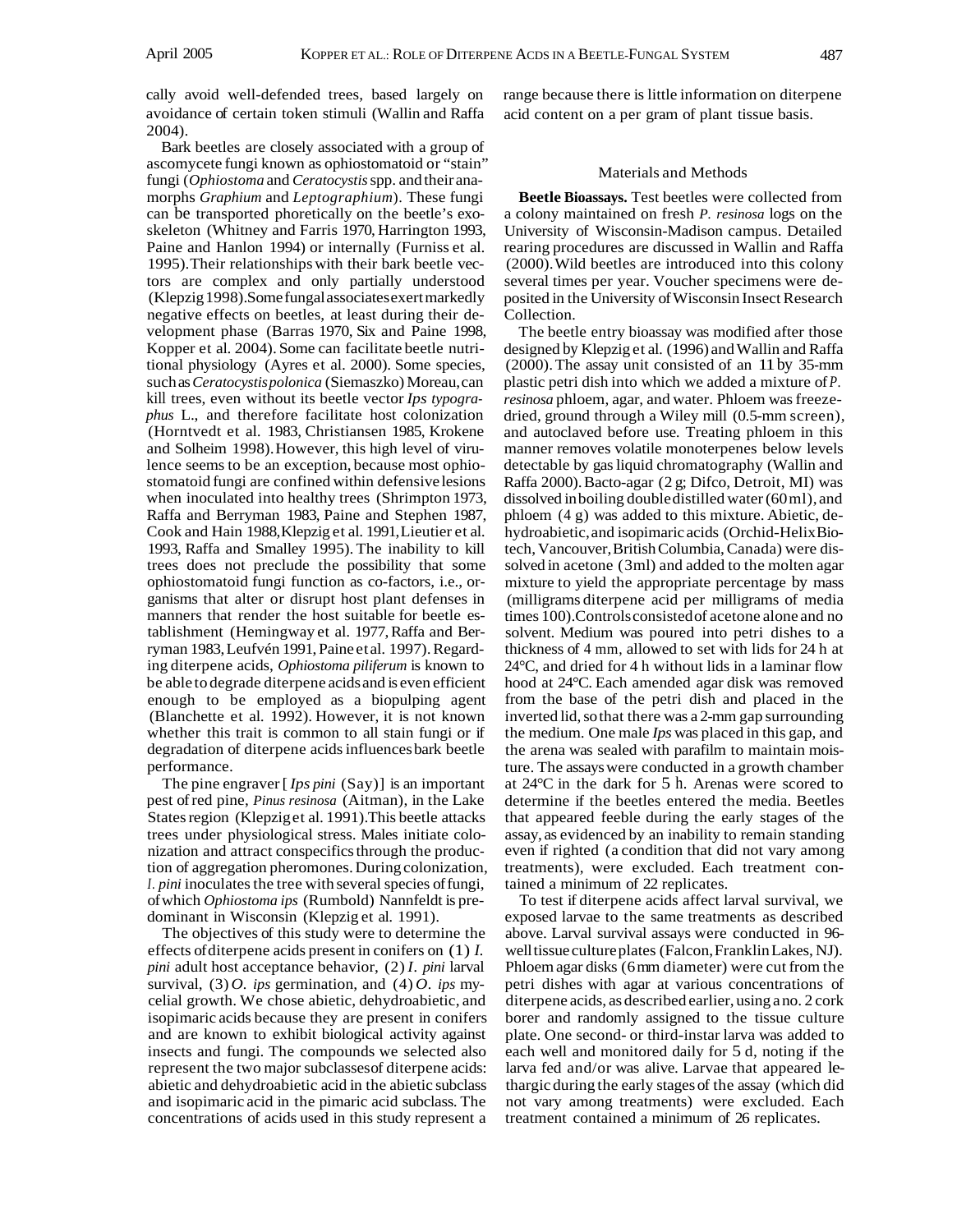

**Fig. 1.** Entry rates by adult male *I. pini* into phloem-based agar amended with diterpene acids. Assays were conducted for 5 h of darkness in 11-mm petri dishes. Bars indicate ±SE. *P* values indicate results of one-way ANOVA (*F*9,18 = 1.81, *P* = 0.134).

The adult entry and larval survival assays were each set up as a completely randomized block design. We used the control + acetone treatment as our baseline for data analysis. Data were analyzed using a generalized linear mixed model (PROC MIXED, glimmix macro). Analysis of variance (ANOVA) was used to determine treatment effects, with diterpene acid level as a fixed effect and block as a random effect. We report means and SEs for each treatment as reported by PROC MEANS.

**Fungal Bioassays.** We used a single clone of *O. ips,*  which was isolated in pure culture from a red pine recently killed by *I. pini.* Thomas Harrington (Iowa State University, Ames, IA) confirmed our identification and deposited a subculture in his collection (acquisition no. C1927).

We modified the bioassay of Klepzig et al. (1996) to determine the effects of diterpene acids on fungal germination. We amended 2% malt-extract agar with abietic, dehydroabietic, or isopimaric acid by dissolving them in acetone and adding them to the molten agar mixture to yield the appropriate percentage by mass (milligrams diterpene acid per milligram of media times 100). We applied three levels of diterpene acids, 0.1, 0.5, and 1.0% of diet fresh weight, except that no 1.0% isopimaric acid treatment was used because of insolubility. Control treatments consisted of blanks and solvent alone. Amended agar was added to 11 by 35-mm plastic petri dishes and allowed to cool for 24 h.

Spores were obtained by placing mucilaginous conidial masses in a test tube containing 2% malt extract broth. The test tubes were continuously aerated until a ring of conidia formed ( » 14 d). A spore suspension of 200,000 spores/ml was prepared and added to the petri dishes in 35-µl aliquots. Spores were spread across each plate using a glass rod and were incubated for 24 h at 20°C before counting germination. A total of 15 petri dishes were used for each treatment.

The fungal growth assay was conducted using the method of Klepzig et al. (1996). Molten MEA (1 ml) was added to a 7-ml scintillation vial followed by 50 µl of the desired diterpene acid stock solution to yield 0.1, 0.5, or 1.0% fresh weight of media (no 1.0% isopimaric treatment was used because of solubility problems). The vial was capped, agitated, and set horizontally. Once the agar solidified, the vial was uncapped to allow the acetone to evaporate. When acetone could no longer be detected in the vial  $(* 6 h)$ , a 2-mm-diameter piece of MEA colonized by actively growing *O. ips* was added to the middle of the vial. Care was taken so that the mycelial side of the colonized MEA was placed on the surface of the medium. The vials were capped and incubated at 24°C in the dark. After 3 d, mean linear growth (mm) was calculated. Each treatment contained 10 replicates.

We used the control + acetone treatment as our baseline for data analysis for both *O. ips* assays. Data were ranked before statistical analysis (PROC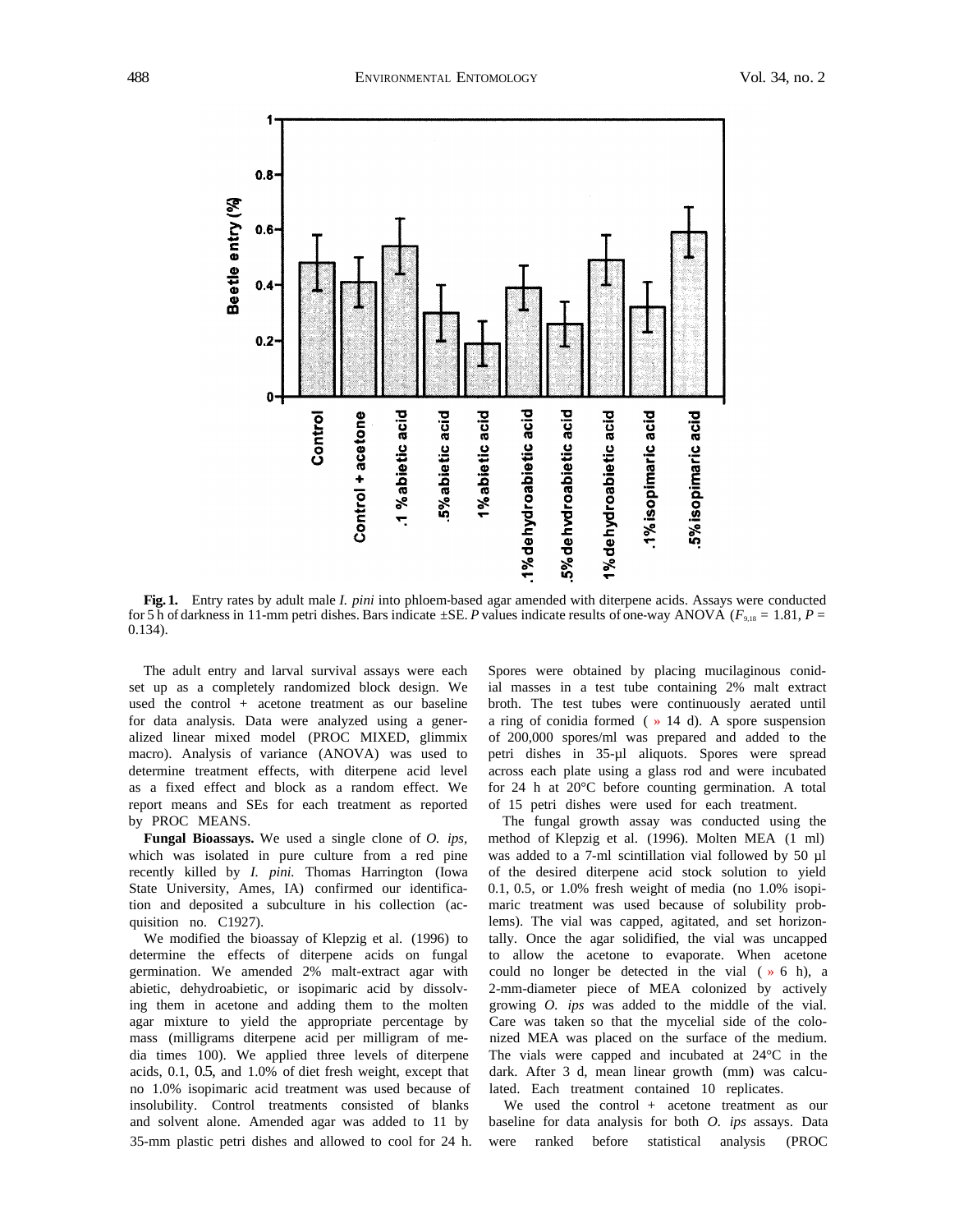

**Fig. 2.** Survival of *I. pini* larvae in phloem-based agar amended with diterpene acids. Assays were conducted for 5 d in 96-well tissue culture plates. Bars indicate ±SE. *P* values indicate results of one-way ANOVA ( *F*9,54 = 1.58, *P* = 0.145).

RANK), because of heterogeneity in the variance across treatments. Ranked data were analyzed using ANOVA (PROC MIXED; Littell et al. 1996) with means and SEs calculated using the PROC MEANS procedure.

**Diterpene Acid Analysis.** We used a high-performance liquid chromatography (HPLC) method modified after Chow and Shepard (1996) to quantify the amount of diterpene acids remaining in MEA as a quality control measure. Amended diet was extracted in 4 ml HPLC grade methanol (Fisher, Milwaukee, WI) for 24 h. Extracts were filtered through glass wool to remove particulates before HPLC analysis. Samples were analyzed using a Shimadzu LC-10AS HPLC fitted with an Alltech C-8 column (250 by 4.6 mm; Alltech Associates, Deerfield, IL) and a 20-µl sample loop. The UV-visible light detector (Shimadzu SPD-10a) was set at 220 nm. The mobile phase consisted of 65% acetonitrile (Fisher) /35% filtered double distilled water at 2 ml/min. Remaining diet was oven dried and weighed. Linear regression  $(r^2 < 0.98)$  was used to determine means of diterpene acids per milligram of media based on the standard curve of pure diterpene acids. Paired t-tests were used to determine if our extraction levels differed from initial target levels.

#### **Results**

**Beetle Bioassays.** These diterpene acids did not affect entrance behavior (Fig. 1), because entrance in

the abietic acid, dehydroabietic acid or isopimaric acid treatments did not differ from the acetone control  $(F_{3,6} = 2.48 \, P = 0.159; F_{3,6} = 1.15; P = 0.401; F_{2,4} = 0.70;$  $P = 0.550$ , respectively). Additionally, these diterpene acids did not significantly affect larval survival (Fig. 2). Larvae in the abietic acid, dehydroabietic acid, or isopimaric acid treatments performed similar to those in the acetone control  $(F_{3,18} = 1.82; P = 0.179; F_{3,18} =$ 0.86:  $P = 0.479$   $F_{2,12} = 1.52$ :  $P = 0.258$ , respectively). Survival across all treatments was 61%.

**Fungal Bioassays.** These diterpene acids had pronounced effects on germination by *O. ips* (Fig. 3;  $F_{9,149}$ )  $= 14.21$ ,  $P = <0.001$ ). The response differed among the compounds and concentrations applied. Germination was similar between the control and acetone control treatments. Abietic acid dramatically affected *O. ips* germination, reducing it by 39% in the 0.1%, 30% in the 0.5%, and 91% in the 1.0% treatments, relative to the acetone control. Germination in the dehydroabietic acid treatments was similar to the acetone control. However, at the 0.5% level, dehydroabietic acid significantly reduced germination by 26% relative to the control treatment. Isopimaric acid strongly reduced germination, with germination in the 0.1 and 0.5% treatments 43 and 74% lower than was observed in the acetone-only treatment, respectively.

Fungal growth was significantly influenced by the presence of these diterpene acids (Fig. 4;  $F_{9,99} = 45.15$ , *P* **£** 0.001). The magnitude of this response varied depending on the compound and concentration.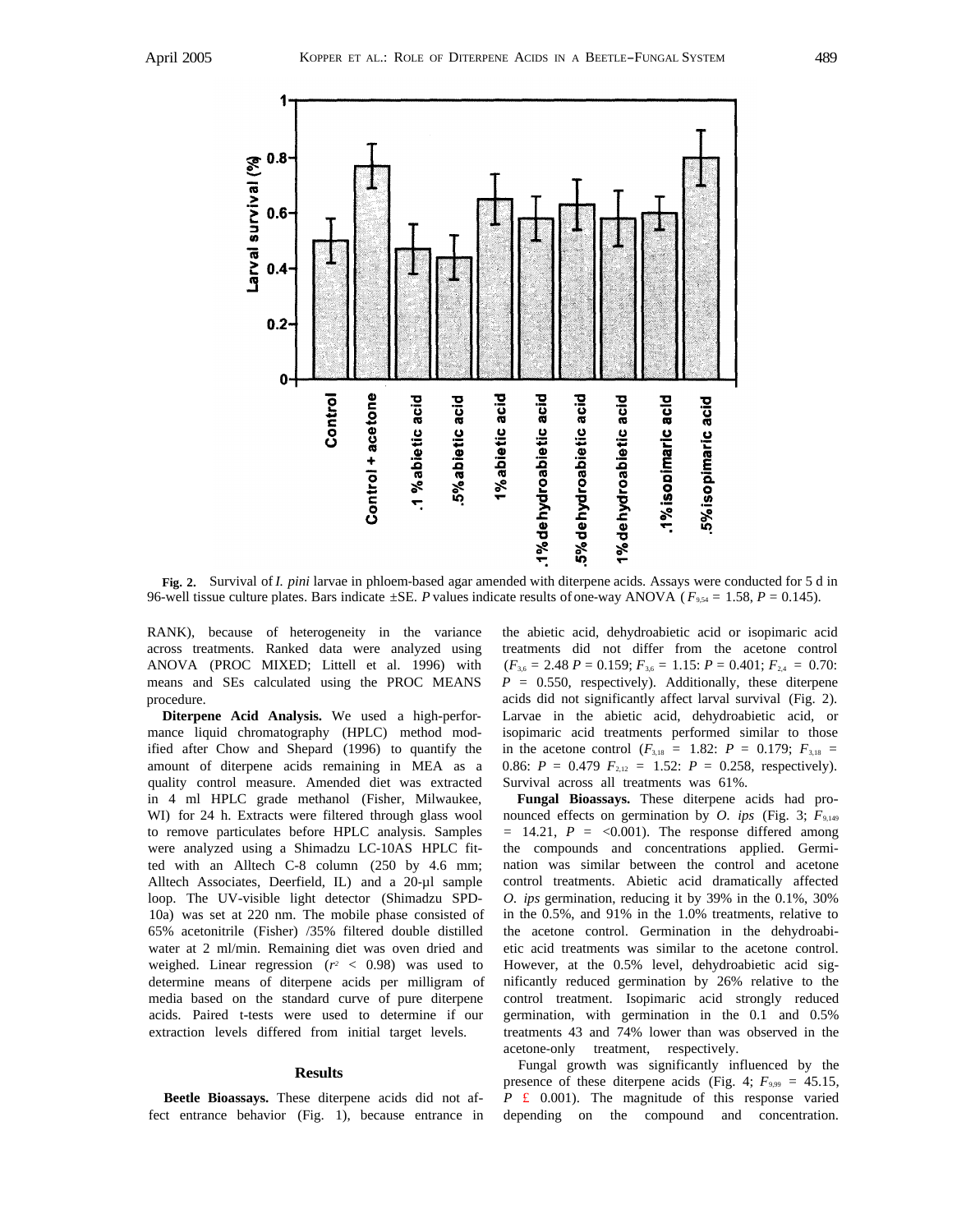<span id="page-4-0"></span>

**Fig. 3.** Effect of diterpene acids on *O. ips* germination. Assays were conducted for 24 h. Bars indicate ±SE. *P* values indicate results of one-way ANOVA  $(F_{9,149} = 14.21, P \t\pounds 0.001)$ .

There was no difference between the control and the acetone control treatments. Abietic acid strongly reduced fungal growth, with fungi in the 0.1, 0.5, and 1.0% treatments growing 47, 74, and 84% more slowly than did those in the acetone-only treatment. Dehydroabietic acid significantly reduced growth relative to both control treatments, but this effect did not vary among the concentrations applied. Overall, dehydroabietic acid reduced growth by 24%. Isopimaric acid showed weak, and inconsistent, reductions in mycelial growth.

Media Extractions. The diterpene acid concentrations recovered from amended diet did not differ from our target levels (*P* values for abietic, dehydroabietic, and isopimaric acid were  $P = 0.085$ ,  $P = 0.647$ , and  $P =$ 0.077, respectively).

#### **Discussion**

Overall, these three diterpene acids had pronounced effects on the predominant fungal associates of the pine engraver but little to no effects on the beetles themselves. Of the compounds tested, abietic acid and isopimaric acid were most inhibitory.

The effects of abietic acid and isopimaric acid on beetle-associated fungi are stronger than has been reported for other compounds. For example, 1% abietic acid reduced *O. ips* linear growth by 84% and its germination by 91%, and 0.5% isopimaric acid reduced germination by 75%. By comparison, the predominant monoterpene in *P. resinosa,* a-pinene, reduced the linear growth of *Leptographium terebrantis* Barras and Perry and *Leptographium procerum* (Kendrick) Wingfield by only 23 and 6%, respectively, even when applied at 100% saturated atmospheric conditions (Klepzig et al. 1996). The most inhibitory monoterpene was *g*-terpinene, which caused 54.5% reduction of L. terebrantis growth, but this compound occurs in only trace amounts (Raffa and Smalley 1995). Reductions in germination of *L. terebrantis* and *L. procerum*  by a-pinene were 58 and 69%, respectively, and  $g$ -terpinene caused a 74% reduction on L. procerum. Similarly, the strongest monoterpene-induced growth reduction of *Trichosporium symbioticum* Wright, an associate of *Scolytus ventralis* LeConte, was only 45%, in response to myrcene (Raffa et al. 1985). Polar extracts of induced *P. resinosa* phloem tissue, which consist primarily of stilbene phenolics, likewise inhibited *L. terebrantis* linear growth by only 45%.

These results support the view that conifer defenses against bark beetle-microbial complexes are multifaceted within single host trees. Based on the available evidence in *P. resinosa,* monoterpenes seem to be the most active compounds against beetles, although they also have some fungistatic activity (Raffa and Smalley 1995, Klepzig et al. 1996, Wallin and Raffa 2000). Diterpene acids seem to be the most active compounds against fungi, markedly reducing both germination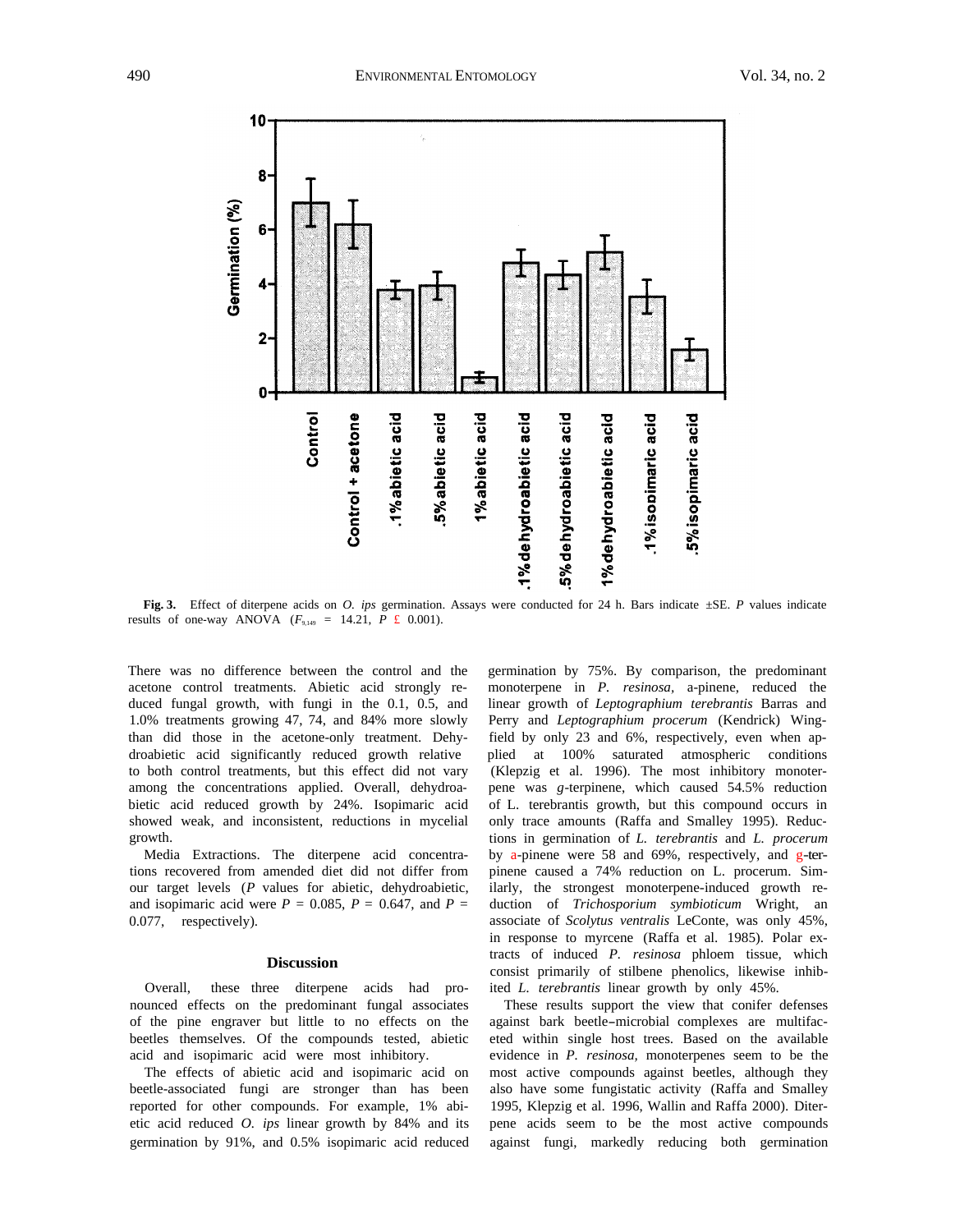

**Fig 4.** Effect of diterpene acids on *O. ips* growth (3 d). Bars indicate ±SE. *P* values indicate results of one-way ANOVA  $(F_{9.99} = 45.15, P \text{ £ } 0.001)$ .

and mycelial growth [\(Figs. 3](#page-4-0) and 4). The absence of diterpene acid effects on beetle behavior or survival (Figs. 1 and 2) seems to reflect substantial tolerance by these beetles, because many other insects, such as conifer sawflies, show substantial feeding deterrence and developmental inhibition by these compounds (Ikeda et al. 1977). Our observation that diterpene acids had no effect on beetle behavior should be taken with some caution, however, because the data suggest a potential effect of abietic acid obscured by experimental variation. Overall, phenolics tend to have intermediate activity against both beetles and fungi (Klepzig et al. 1996). Among the chemical groups present in *P. resinosa* phloem, monoterpenes and diterpene acids are highly inducible and phenolics are weakly inducible (Raffa and Smalley 1995, Klepzig et al. 1996).

It is not yet possible to infer how such different relative activities of monoterpenes, diterpene acids, and phenolics on the beetles and their associated fungi affect overall host susceptibility or beetle population dynamics. Previous studies have shown that effects of *O. ips* on *I. pini* reproduction can be quite subtle, with variable and sometimes contrasting effects arising from colonization density, temporal sequence, and beetle life stage (Robins and Reid 1997, Kopper et al. 2004). For example, the highly antifungal activity of diterpene acids could potentially enhance *I. pini* reproduction by removing the competitive actions of *O. ips* or enhance overall host resistance against initial

establishment by the overall beetle-fungal complex. Future research on the roles of associated fungi across the full time course of these interactions is needed to resolve those questions.

Development of controlled bioassays that emulate natural conditions is a major challenge to our understanding of endophytic herbivores. These experiments provide two new tools. Previous studies of phytochemical effects on bark beetles have concentrated almost entirely on adults, although some experiments have been conducted with eggs (Raffa and Berryman 1983). No studies have been conducted with larvae, yet this is obviously a critical stage in the interaction. Endophytic insects in general, and bark beetles in particular, have very fragile larvae, because they normally do not encounter the external environment. In this new assay, larval survival averaged **60.2%** across all treatments. Hopefully this method will prove useful for studying other bark beetle species and host compounds. Second, amending denatured phloem with host compounds has proven an effective method for evaluating host acceptance behavior, with species from three genera proving sensitive to host tissue status (constitutive versus induced), root condition (infected versus healthy), and beetle age, experience, lipid content, heredity, and population phase (Klepzig et al. 1996, Wallin and Raffa 2000, 2002, 2004). However, this method is time-consuming because of the large amounts of phloem (and hence trees) required and expensive because of the costs of synthetic com-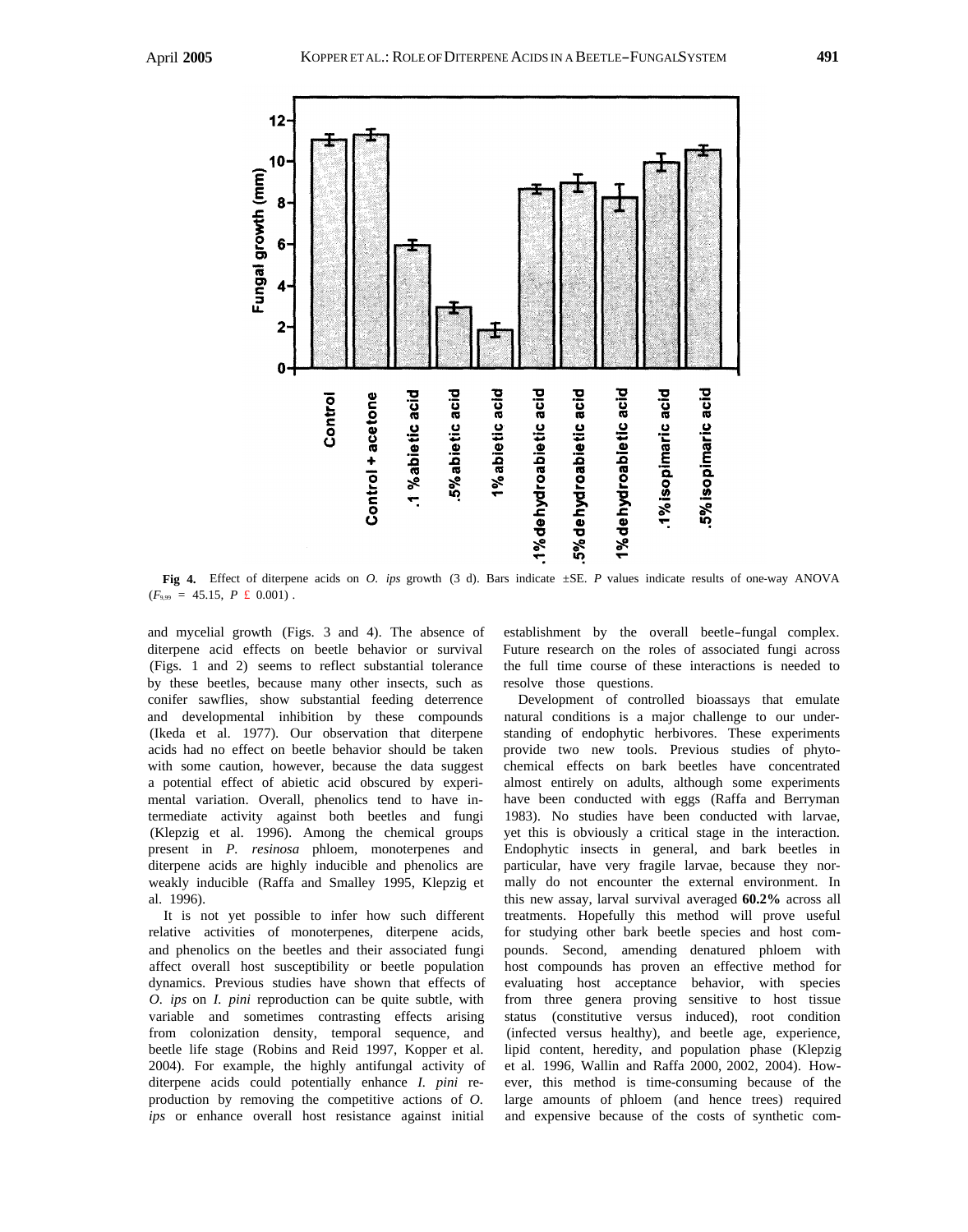pounds. We miniaturized this assay in this study, thereby reducing the phloem and synthetic materials needed by 61%. The beetles behaved normally under these conditions, but entry into control medium was lower (45 versus 80% in the previous larger arenas). Thus, additional work is needed to improve the practicality and cost-effectiveness of reliable host acceptance assays.

#### **Acknowledgments**

We thank A. Boyd and E. Lewandowski for technical assistance and T. Harrington (Iowa State University) for aid in fungus identification. We also thank I. Delalibera for assistance with microbiological techniques. Statistical assistance by B. Aukema and P. Crump (University of Wisconsin-Madison) is greatly appreciated. Helpful suggestions by two anonymous reviewers improved this manuscript. This work was funded by USDA-FS, USDA-NRI, MacIntire-Stennis and the University of Wisconsin-Madison College of Agricultural and Life Sciences.

#### **References Cited**

- **Ayres, M. R., R. T. Wilkens, J. J. Ruel, M. J. Lombardero, and E. Vallery. 2000.** Nitrogen budgets of phloem-feeding bark beetles with and without symbiotic fungi (Coleoptera: Scolytidae). Ecology. 81: 2198-2210.
- **Barras, S. J. 1970.** Antagonism between *Dendroctonus frontalis* and the fungus *Ceratocystis minor.* Ann. Entomol. Soc. Am. 63: 1187-1190.
- **Berryman, A. A. 1972.** Resistance of conifers to invasion by bark beetle-fungus associations. Bioscience. **22 598-602.**
- **Blanchette, R. A., R. L. Farell, T. A. Burnes, P. A. Wendler, W. Zimmerman, T. S. Brush, and R. A. Snyder. 1992.**  Biological control of pitch in pulp and paper production by *Ophiostoma piliferum.* TAPPI J. 75: 102-106.
- **Bonello, P., and R. B. Pearce. 1993.** Biochemical defense responses in primary roots of Scots Pine challenged *in vitro* with *Cylindrocarpon destructans.* Plant Pathol. 42: 203-211.
- **Bonello P., A. J. Storer, T. R. Gordon, and D. L. Wood. 2003.**  Systemic effects of *Heterobasidion annosum* on ferulic acid glucoside and lignin of presymptomatic ponderosa pine phloem, and potential effects on bark-beetle-associated fungi. J. Chem. Ecol. 29: 1167-1182.
- **Chow, S. Z., and D. Shepard. 1996.** High performance liquid chromatographic determination of resin acids in pulp mill effluent. TAPPI J. 79: 173-179.
- **Christiansen, E. 1985.** *Ips/ Ceratocystis*-infection of Norway spruce: what is a deadly dosage. Z. Ang. Entomol. 99: 6-11.
- **Cobb, F. W., Jr., M. Krstic, E. Zavarin, and H. W. Barber, Jr. 1968.** Inhibitory effects of volatile oleoresin components on *Fomes annosus* and four *Ceratocystis* species. Phytopathology. **58: 1327-1335.**
- **Cook, S. P., and F. P. Hain. 1988.** Wound response of loblolly and shortleaf pine attacked by *Dendroctonus frontalis* Zimmerman (Coleoptera: Scolytidae) or its fungal associate, *Ceratocystis minor* (Hedgecock) Hunt. Can. J. For. Res. 18: 33-37.
- **Franceschi, V. R., T. Krekling, A. A. Berryman, and E. Christiansen. 1998.** Specialized phloem parenchyma cells in Norway spruce (Pinaceae) bark are an important site of defense reactions. Am. J. Bot. 85: 601-615.
- **Furniss, M. M., A. E. Harvey, and H. Solheim, 1995,** Transmission of *Ophiostoma ips* (Ophiostomatales: Ophiosto-

mataceae) by *Ips pini* (Coleoptera: Scolytidae) to ponderosa pine in Idaho. Ann. Entomol. Soc. Am. 88: 653-660.

- **Harrington, T. C. 1993.** Diseases of conifers caused by species of *Ophiostoma* and *Leptographium,* pp. 161-172. *In*  M. J. Wingfield, K. A. Seifefi, and J. F. Webber (eds.), *Ceratocystis* and *Ophiostoma* taxonomy, ecology, and pathogenicity. American Phytopathology Society, St. Paul, MN.
- **Hemingway, R. W., G. W. McGraw, and S. J. Barras. 1977.**  Polyphenols in *Ceratocystis minor* infected *Pinus taeda*  fungal metabolities phloem and xylem phenols. J. Agric. Food Chem. 25: 717-722.
- **Horntvedt, R., E. Christiansen, H. Solheim, and S. Wang. 1983.** Artificial inoculation with *Ips typographus*-associated blue-stain fungi can kill healthy Norway spruce trees. Medd. Nor. Inst. Skogforsk. 38: 1-20.
- **Hudgins, J. W., and V. R. Franceschi. 2004.** Methyl jasmonate-induced ethylene production is responsible for conifer phloem defense responses and reprogramming of stem cambial zone for traumatic resin duct formation. Plant Physiol. 135: 2134-2149,
- **Ikeda, T., F. Matsumura, and D. M. Benjamin. 1977.** Mechanism of feeding discrimination between matured and juvenile foliage by two species of pine sawflies. J. Chem. Ecol. 3: 677-694.
- **Johnson, M. A., and R. Croteau. 1987.** Biochemistry of conifer resistance to bark beetles and their fungal symbionts, pp. 76-92. In G. Fuller and W. D. Nes (eds.), ACS Symposium Series no. 325: ecology and metabolism of plant lipids. American Chemical Society, Washington, DC.
- **Klepzig, K. D. 1998.** Competition between a biological control fungus, *Ophiostoma pileferun,* and symbionts of the southern pine beetle. Mycologia. 90: 69-75.
- **Klepzig, K. D., K. F. Raffa, and E. B. Smalley. 1991.** Association of an insect-fungal complex with red pine decline in Wisconsin. For. Sci. 37 1119-1139.
- **Klepzig, K. D., E. L. Kruger, E. B. Smalley, and K. F. Raffa. 1995.** Effects of biotic and abiotic stress on induced accumulation of terpenes and phenolics in red pines inoculated with bark beetle-vectored fungus, J. Chem. Ecol. 21: 601-626.
- **Klepzig K. D., E. B, Smalley, and K. F, Raffa. 1996.** Interactions of ecologically similar saprogenic fungi with healthy and abiotically stressed conifers. For. Ecol. Manag. 86: 163-169,
- **Kopper, B. K., K. D. Klepzig, and K. F. Raffa. 2004.** Components of antagonism and mutualism in *Ips pini* - fungal interactions: relationship to a life history of colonizing highly stressed and dead trees. Environ. Entomol. 33: 28-34.
- **Krokene, P., and H. Solheim. 1998.** Pathogenicity of four blue-stain fungi associated with aggressive and nonaggressive bark beetles. Phytopathology. 88: 39-44.
- **Langenheim, J. H. 1994.** Higher plant terpenoids: a phytocentric overview of their ecological roles. J. Chem. Ecol. 20: 1223-1280.
- **Leufvén, A. 1991.** Role of microorganisms in spruce bark beetle-conifer interactions, pp. 467-481. *In* P. Barbosa, V. A. Krischik, and C. G. Jones (eds.), Microbial mediation of plant-herbivore interactions. Wiley, New York.
- **Lewinsohn, E., M. Gijzen, T. J. Savage, and R. Croteau. 1991.**  Defense mechanisms of conifers. Physiol. Plant Pathol. **96: 38-43.**
- **Lieutier, F., J. Garcia, P. Romary, A. Yart, H. Jactel, and D. Sauvard. 1993.** Inter-tree variability in the induced defense reaction of Scots pine to single inoculations by